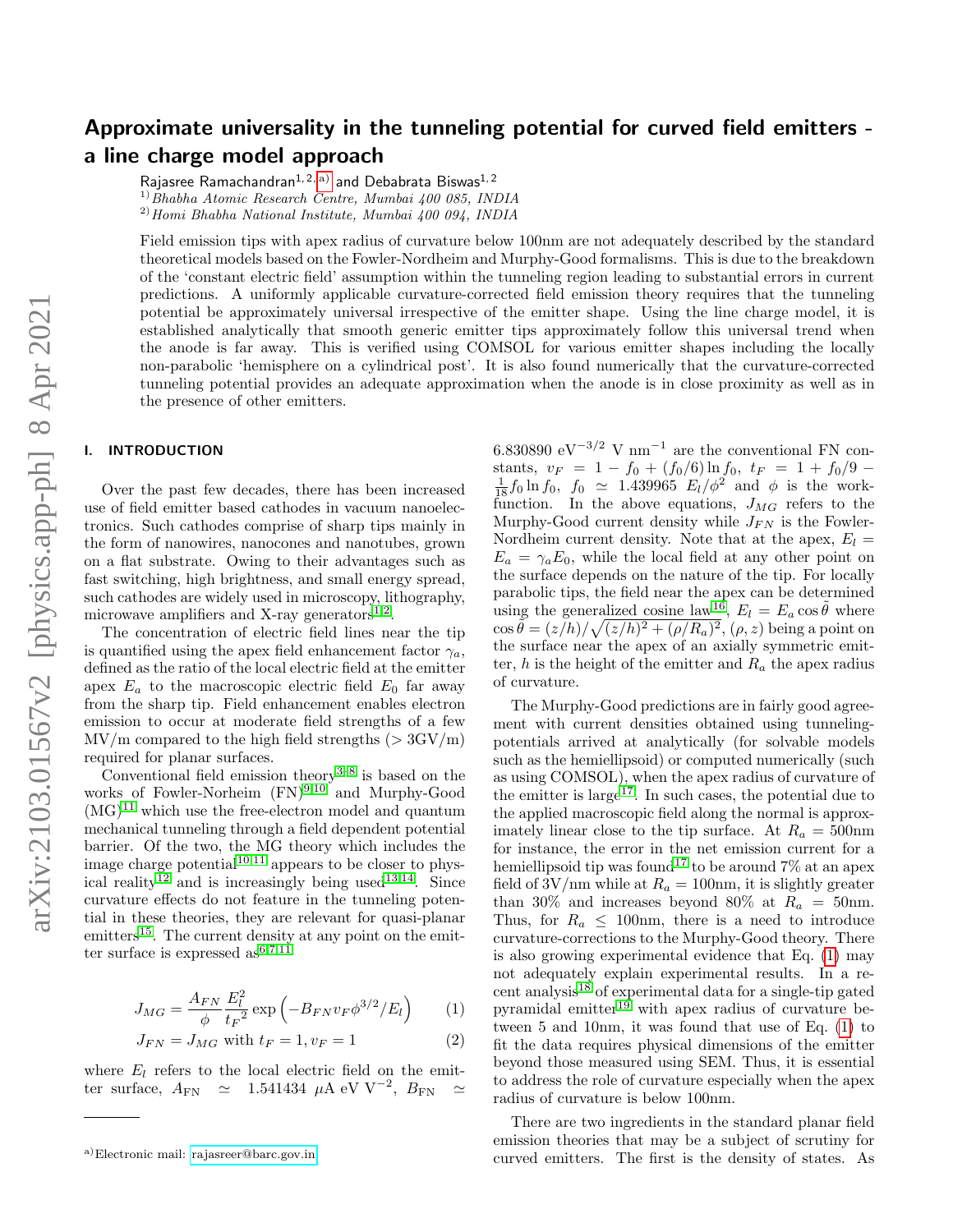2

# <span id="page-1-2"></span>II. THE LINE CHARGE MODEL

smaller, the nature and availability of electron states can change<sup>[20,](#page-8-17)[21](#page-8-18)</sup>. The second is the effect of curvature on the tunneling potential for a generic field emission tip. If the local field near the tip is considered to be constant within the tunneling regime, the potential is simply  $V_{ext}(s) = E_l s$  where s is the normal distance away from the surface. An implicit assumption here is that even for curved emitters, the local field remains approximately perpendicular for about 2nm from the surface. However, even within this assumption, it is possible that for highly curved emitters, the local field is no longer constant but drops in magnitude within the extent of the barrier. In such a scenario, the potential  $V_{ext}$  must be nonlinear in s with the nonlinear terms dependent on the local radius of curvature. In this paper, we shall investigate whether this non-linear behaviour of the external potential is approximately universal for generic smooth emitters.

the emitter height increases and the tip radius becomes

The question of correction to the potential  $(V_{ext})$  due to an applied external electric field near a sharp tip has been considered earlier<sup>[22,](#page-8-19)[23](#page-8-20)</sup>. The first correction *along* the axis of an axially symmetric emitter was shown to  $be^{22}$  $be^{22}$  $be^{22}$ 

<span id="page-1-0"></span>
$$
V_{ext}(s) = E_l s \left[ 1 - \frac{s}{R_a} + \mathcal{O}(s^2) \right]
$$
 (3)

where  $R_a$  is the radius of curvature at the apex. In Ref. [\[23\]](#page-8-20), it was established that for a hemiellipsoid, a hyperboloid and a hemisphere diode, the first correction (Eq. [3\)](#page-1-0) holds for other points near the apex as well. In addition, a second correction was provided so that for any point near the apex,

<span id="page-1-1"></span>
$$
V_{ext}(s) \approx E_l s \left[ 1 - \frac{s}{R_2} + \frac{4}{3} \left( \frac{s}{R_2} \right)^2 + \mathcal{O}(s^3) \right]
$$
 (4)

where  $R_2$  is the second principle radius of curvature at that point on the surface (at the apex  $R_2 = R_a$ ). In reality, the curvature dependent terms have coefficients  $c_1$  and  $c_2$  which are close to unity for points on the surface close to the apex. Eq. [\(4\)](#page-1-1) was also found to hold for other shapes such as a rounded cone and cylinder, both of which were modelled numerically using a suitable non-linear line charge distribution<sup>[23](#page-8-20)</sup>.

This paper aims to put Eq. [\(4\)](#page-1-1) on a firm footing by using the nonlinear line charge model (LCM) to analytically expand the potential using general considerations such as the smoothness and local parabolicity of the emitter tip. In section [II,](#page-1-2) we shall review the nonlinear LCM and use it to arrive at the potential variation along the normal at any point on the emitter surface close to the apex. In section [III,](#page-4-0) we establish numerically that the potential expansion arrived at in section [II](#page-1-2) is close to Eq. [\(4\)](#page-1-1) for  $s < 2$ nm. Our results also show that Eq. [\(4\)](#page-1-1) holds even when the anode is in close proximity as well as in the presence of other emitters. A summary and discussions form the concluding section.

The Line Charge Model  $(LCM)^{24-28}$  $(LCM)^{24-28}$  $(LCM)^{24-28}$  is a powerful tool to realize various field emitter tip geometries. In recent studies, the LCM has been extensively used to find the field enhancement factor for a single emitter<sup>[29](#page-8-23)</sup> as well as for a finite-sized large area field emitter (LAFE) where the emitters are arranged in an array or placed at random[30,](#page-8-24)[32](#page-8-25). The presence of anode in close proximity has also been modelled successfully using  $LCM<sup>31</sup>$  $LCM<sup>31</sup>$  $LCM<sup>31</sup>$  and it has been established that anode-proximity effects can counter electrostatic shielding allowing for a tighter packing of emitters<sup>[34](#page-8-27)</sup>. The LCM has also been used to prove the generalized cosine law<sup>[33](#page-8-28)</sup> for field variation near the apex of locally parabolic emitter tips and improving upon the Schottky conjecture<sup>[35](#page-8-29)</sup> for non-vanishing protrusions placed on a macroscopic base.

In the LCM, a field emitter of height  $h$  and tip radius  $R_a$  mounted on a grounded conducting plane in a parallel-plate diode configuration, is modelled as a vertically aligned line charge and its image in an external electric field  $E_0 = V_0/D$  ( $V_0$  is the anode potential and  $D$  is anode-cathode distance). An appropriately chosen line charge density together with the external electric field produces a zero-potential surface which mimics the grounded curved emitter on a conducting plane. The line charge density  $\Lambda(z)$  can physically be thought of as the projection of the induced surface charge density  $\sigma(z)$ , along the axis of the emitter and can be expressed as,

$$
\Lambda(z) = 2\pi\sigma(z)\rho(z)\sqrt{1 + (\frac{d\rho}{dz})^2}.
$$
\n(5)

Thus depending on the functional form of  $\Lambda(z)$ , different geometrical shapes can be realized. For example, a linearly varying line charge  $\Lambda(z) = \lambda z$  with  $\lambda$  constant, mimics the shape of a hemiellipsoidal emitter $^{25,28}$  $^{25,28}$  $^{25,28}$  $^{25,28}$ .

The potential at any point  $(\rho, z)$  due to a vertical line charge placed on a grounded conducting plane can be expressed as

<span id="page-1-3"></span>
$$
V(\rho, z) = \frac{1}{4\pi\epsilon_0} \Big[ \int_0^L \frac{\Lambda(t)}{\left[\rho^2 + (z - t)^2\right]^{1/2}} dt - \int_0^L \frac{\Lambda(t)}{\left[\rho^2 + (z + t)^2\right]^{1/2}} dt \Big] + E_0 z \tag{6}
$$

where  $L$  is the extent of the line charge distribution. The parameters defining the line charge distribution including its extent L, can, in principle be calculated by imposing the requirement that the potential should vanish on the surface of the emitter. In the following, we shall make use of the LCM to explore the nature of the tunneling potential along the normal to the surface of the emitter.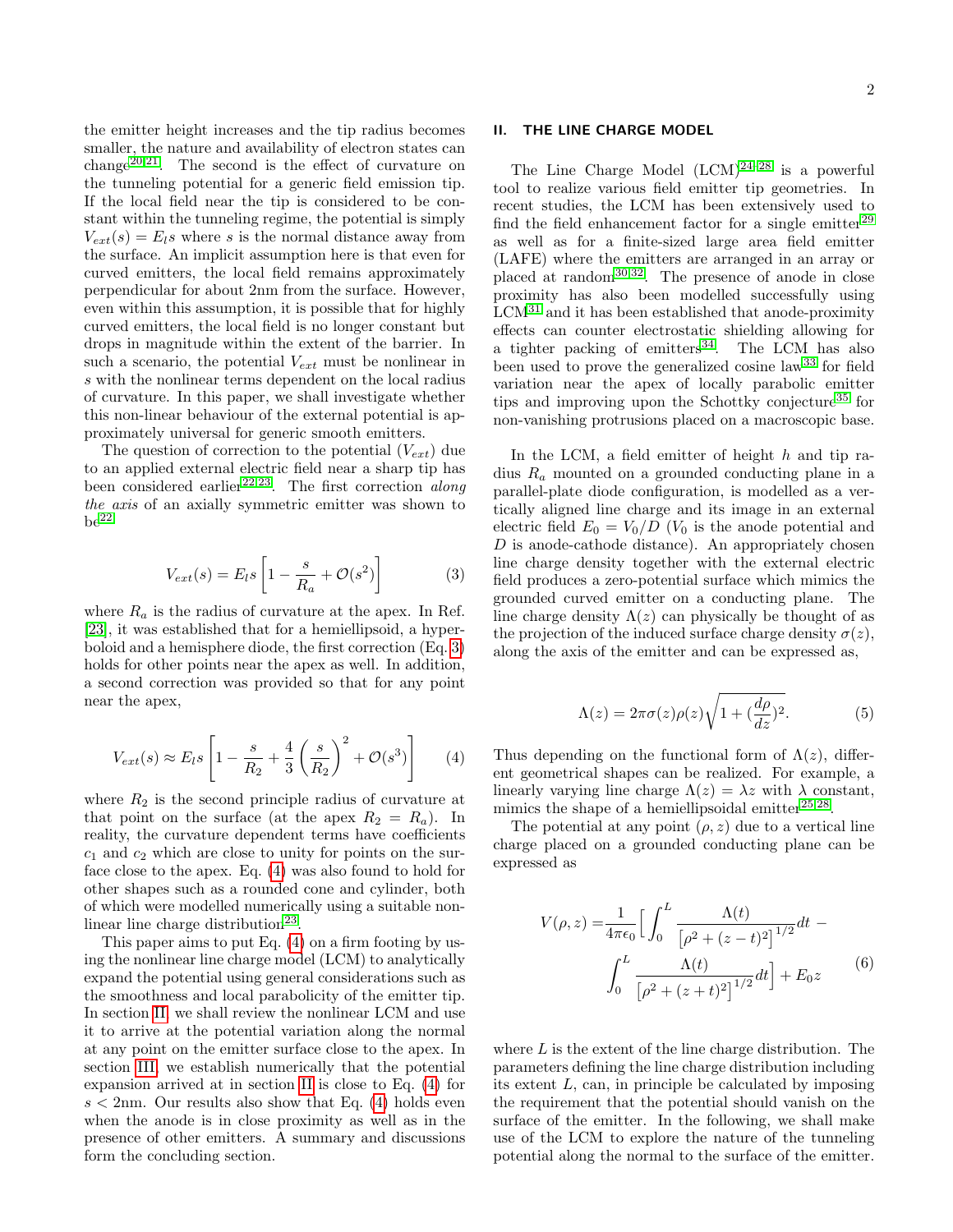To begin with, the surface of a vertically aligned axially-symmetric emitter  $z = z(\rho)$  can be Taylor expanded about  $\rho = 0$ . At  $\rho = 0$ ,  $z(0) = h$ ,  $dz/d\rho = 0$  and  $d^2z/d\rho^2 = R_a^{-1}$ , so that close to the apex, the parabolic approximation

<span id="page-2-0"></span>
$$
z \approx h - \frac{\rho^2}{2R_a} \tag{7}
$$

closely follows the surface  $z = z(\rho)$ . For non-parabolic emitters, the second derivative  $d^2z/d\rho^2 = 0$  at the emitter tip corresponding to a flat top with  $R_a \to \infty$ . Since our interest here lies in nanotips, the parabolic approximation holds good near the apex. The extent upto which it holds however depends on the shapes of endcaps as we shall discuss later.

The electric field lines are normal to this surface and thus in the direction

$$
\hat{n} = \frac{1}{\sqrt{1 + (\rho_0/R_a)^2}} \left(\frac{\rho_0}{R_a}\hat{\rho}, \hat{z}\right)
$$
(8)

at the point  $(\rho_0, z_0)$  on the surface. The quantities  $\hat{z}$  and  $\rho$  are respectively the unit normal along the cylindrical axis and the direction perpendicular to it (radial axis).

Our aim is to determine  $\vec{E} = (E_{\rho}, E_z)$  using Eq. [\(6\)](#page-1-3) at an arbitrary point  $(\rho, z)$  on or outside the surface using

$$
\vec{E} = E_{\rho} \hat{\rho} + E_z \hat{z} = -\left(\frac{\partial V}{\partial \rho}\hat{\rho} + \frac{\partial V}{\partial z}\hat{z}\right).
$$
 (9)

This can be used to determine  $\vec{E} \cdot \hat{n}$  (the magnitude of the electric field in the direction normal to the surface) and subsequently integrated to determine the potential variation along the normal.

# A. Potential expansion for a nonlinear line charge

A nonlinear line charge density corresponds to a wide class of smooth axially symmetric emitters such as a rounded cone, pyramid or cylindrical post. A general nonlinear line charge density<sup>[29,](#page-8-23)[33](#page-8-28)</sup> can be expressed as  $\Lambda(z) = z f(z)$ , where  $f(z)$  is in general not a constant. The field components are obtained by differentiating Eq. [\(6\)](#page-1-3). Thus,

$$
E_{\rho} = -\frac{\partial V}{\partial \rho} = -\frac{\rho}{4\pi\epsilon_0} \left[ \int_0^L dt \left\{ \frac{tf(t)}{[\rho^2 + (z+t)^2]^{3/2}} - \frac{tf(t)}{[\rho^2 + (z-t)^2]^{3/2}} \right\} \right]
$$
(10)

$$
E_z = -\frac{\partial V}{\partial z} = -\frac{1}{4\pi\epsilon_0} \left[ \int_0^L dt \left\{ \frac{t(z+t)f(t)}{[\rho^2 + (z+t)^2]^{3/2}} - \frac{t(z-t)f(t)}{[\rho^2 + (z-t)^2]^{3/2}} \right\} \right].
$$
\n(11)

As electron emission predominantly occurs from the apex of the emitter, we shall evaluate the field components in the limit  $\rho \to 0$ . Thus, by binomial expansion the field components turn out to be

$$
E_{\rho} = -\frac{1}{4\pi\epsilon_0} \left[ \int_0^L dt \ f(t) \left\{ \frac{t}{(z+t)^3} - \frac{t}{(z-t)^3} \right\} \rho + \int_0^L dt \ \frac{3}{2} f(t) \left\{ \frac{t}{(z-t)^5} - \frac{t}{(z+t)^5} \right\} \rho^3 + \cdots \right]
$$
(12)

while

$$
E_z = \frac{1}{4\pi\epsilon_0} \left[ \int_0^L dt \ f(t) \left\{ \frac{t}{(z-t)^2} - \frac{t}{(z+t)^2} \right\} + \int_0^L dt \ \frac{3}{2} f(t) \left\{ \frac{t}{(z+t)^4} - \frac{t}{(z-t)^4} \right\} \rho^2 + \ldots \right].
$$
\n(13)

Using partial integration, each of these integrals can be evaluated and keeping terms upto  $\rho^2$ , the above equations reduces to

$$
E_{\rho} \simeq \frac{f(L)}{4\pi\epsilon_0} \frac{2L^3}{(z^2 - L^2)^2} (1 - C_0)\rho \tag{14}
$$

$$
E_z \simeq \frac{f(L)}{4\pi\epsilon_0} \left[ \frac{2zL}{z^2 - L^2} (1 - C_1) - \ln(\frac{z + L}{z - L}) (1 - C_2) - \frac{4zL^3}{(z^2 - L^2)^3} (1 - C_3)\rho^2 \right]
$$
(15)

where,

$$
\mathcal{C}_0 = \int_0^L dt \; \frac{f'(t)}{f(L)} \frac{t^3/(z^2 - t^2)^2}{L^3/(z^2 - L^2)^2} \tag{16}
$$

$$
\mathcal{C}_1 = \int_0^L dt \; \frac{f'(t)}{f(L)} \frac{t/(z^2 - t^2)}{L/(z^2 - L^2)} \tag{17}
$$

$$
\mathcal{C}_2 = \int_0^L dt \; \frac{f'(t)}{f(L)} \frac{\ln((z+t)/(z-t))}{\ln((z+L)/(z-L))} \tag{18}
$$

$$
\mathcal{C}_3 = \int_0^L dt \; \frac{f'(t)}{f(L)} \frac{t^3/(z^2 - t^2)^3}{L^3/(z^2 - L^2)^3}.
$$
 (19)

Here  $f(L) = \Lambda(L)/L$  and the terms  $C_0, C_1, C_2, C_3$  arise due to the non linearity in the line charge distribution and are zero otherwise.

while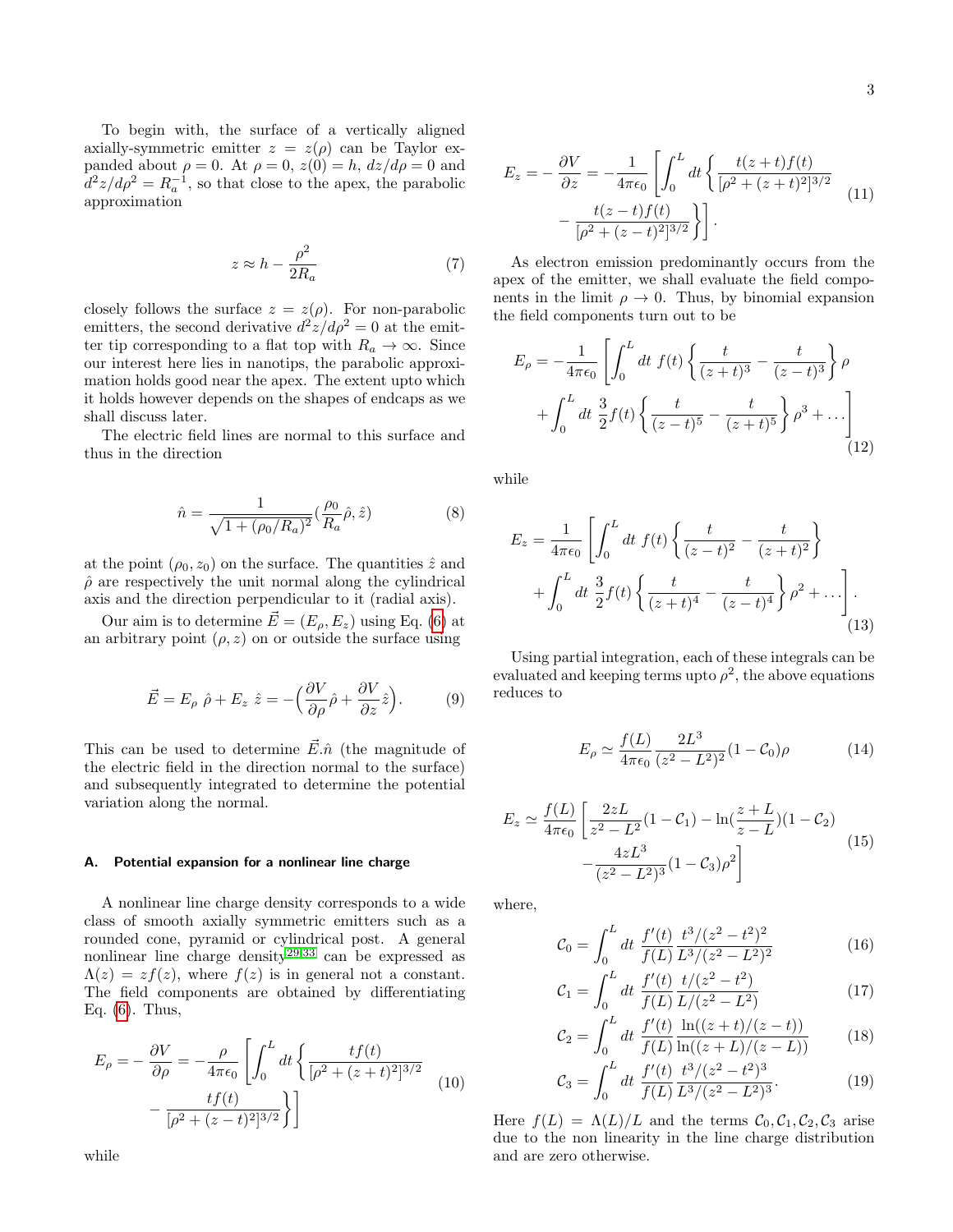Smooth emitters are characterized by a well-behaved charge distribution and can be expressed as a polynomial function of degree *n*. Thus,  $f(t)$  obeys Bernstein's inequality[36](#page-8-31)

$$
|f'(x)| \le \frac{n}{(1-x^2)^{1/2}} \|f\| \tag{20}
$$

where  $x \in [-1, 1]$  and  $||f||$  denotes the maximum value of f in this interval. With  $x = t/L$  and applying the inequality, it can be shown that  $\mathcal{C}_k$  are vanishingly small for sharp emitters for which  $z \simeq h \simeq L$  (see Appendix). Also, since  $\frac{2zL}{z^2-L^2} > \ln(\frac{z+L}{z-L})$  for sharp emitters, the logarithmic term can be ignored. Hence, the field components turn out to be

$$
E_{\rho} \simeq \frac{f(L)}{4\pi\epsilon_0} \frac{2L^3}{(z^2 - L^2)^2} \rho \tag{21}
$$

$$
E_z \simeq \frac{f(L)}{4\pi\epsilon_0} \left[ \frac{2zL}{z^2 - L^2} - \frac{4zL^3}{(z^2 - L^2)^3} \rho^2 \right].
$$
 (22)

These field components can be used to evaluate the form of external potential for a point on the surface of the emitter in the neighbourhood of its apex.

#### B. Potential variation along the axis

It is instructive to first study the potential along the axis of symmetry. As expected,  $E_{\rho} \to 0$  as  $\rho \to 0$ . With  $\rho = 0$  and  $z = h + s$  where s is the distance from the apex along the normal,

$$
E_z = \frac{f(L)}{4\pi\epsilon_0} \frac{2zL}{z^2 - L^2}
$$
  
=  $\frac{f(L)}{4\pi\epsilon_0} \frac{2hL(1+s/h)}{[(h^2 - L^2) + 2hs + s^2]}$   

$$
\approx \frac{f(L)}{4\pi\epsilon_0} \frac{2h^2}{(h^2 - L^2)} \frac{(1+s/h)}{[1 + (2hs + s^2)/(h^2 - L^2)]}
$$
  
=  $\frac{f(L)}{4\pi\epsilon_0} \frac{2h/R_a(1+s/h)}{[1 + 2s/R_a + (s/R_a)(s/h)]}$   

$$
\approx \gamma_a E_0 \left[1 + (\frac{1}{h} - \frac{2}{R_a})s + (\frac{4}{R_a^2} - \frac{3}{hR_a})s^2\right]
$$
  

$$
\approx E_a \left[1 - \frac{2}{R_a}s + \frac{4}{R_a^2}s^2\right]
$$
(23)

where we have used  $L \approx h$  in the numerator,  $\frac{f(L)}{4\pi\epsilon_0} \frac{2h}{R_a}$  $\gamma_a E_0 = E_a$  which is the electric field at the apex<sup>[29](#page-8-23)</sup>, and  $(h^2 - L^2)/h \approx R_a$ , the apex radius of curvature<sup>[29](#page-8-23)</sup>. We have also ignored  $s/h$  in comparison to unity for a sharp emitter. Thus the external potential takes the approximate universal form,

$$
V_{ext}(s) = E_a s \left[ 1 - \frac{s}{R_a} + \frac{4}{3} \left( \frac{s}{R_a} \right)^2 + \mathcal{O}(s^3) \right] \tag{24}
$$

along the emitter axis.

#### C. The potential variation away from the axis

Field emission of electrons predominantly occurs from the close vicinity of the apex. It is thus necessary to carry out a study on the nature of potential in this region as well. Assuming the field lines to be approximately straight in the tunneling region, let s be the normal distance from a point  $(\rho_0, z_0)$  on the emitter surface. Any arbitrary point  $(\rho, z)$  along the normal can be expressed as

$$
\rho = \rho_0 + \frac{\rho_0}{R_a} \frac{s}{\sqrt{1 + \rho_0^2/R_a^2}} \tag{25}
$$

$$
z = z_0 + \frac{s}{\sqrt{1 + \rho_0^2/R_a^2}}\tag{26}
$$

$$
\approx h - \frac{\rho_0^2}{2R_a} + \frac{s}{\sqrt{1 + \rho_0^2/R_a^2}}.\tag{27}
$$

To evaluate the electric field components, the quantity  $z^2 - L^2$  can be expanded as

$$
z^{2} - L^{2} \approx \left( h - \frac{\rho_{0}^{2}}{2R_{a}} + \frac{s}{\sqrt{1 + \rho_{0}^{2}/R_{a}^{2}}} \right)^{2} - L^{2}
$$

$$
= hR_{a} \left[ 1 - \frac{\rho_{0}^{2}}{R_{a}^{2}} + \frac{2s}{R_{a}\sqrt{1 + \rho_{0}^{2}/R_{a}^{2}}} + \frac{s^{2}}{hR_{a}(1 + \rho_{0}^{2}/R_{a}^{2})} - \frac{\rho_{0}^{2}s}{hR_{a}^{2}\sqrt{1 + \rho_{0}^{2}/R_{a}^{2}}} + \frac{\rho_{0}^{4}}{4hR_{a}^{3}} \right]
$$
(28)

For high aspect ratio emitters  $h \gg R_a$ , s,  $\rho_0$  and hence keeping only the dominant terms, the above expression reduces to

$$
z^2 - L^2 \approx hR_a \left[ 1 - \frac{\rho_0^2}{R_a^2} + \frac{2s}{R_a} (1 - \frac{\rho_0^2}{2R_a^2}) \right].
$$
 (29)

Hence the field components after expansion in  $\rho_0$  can be expressed as

$$
E_{\rho} \approx \frac{f(L)}{4\pi\epsilon_0} \frac{2h}{R_a} \left[ \frac{\rho_0}{R_a} (1 - \frac{3s}{R_a} + \frac{8s^2}{R_a^2}) + \frac{2\rho_0^3}{R_a^3} (1 - \frac{9s}{R_a} + \frac{14s^2}{R_a^2}) \right]
$$
(30)

$$
E_z \approx \frac{f(L)}{4\pi\epsilon_0} \frac{2h}{R_a} \left[ (1 - \frac{2s}{R_a} + \frac{4s^2}{R_a^2}) - \frac{\rho_0^2}{R_a^2} (1 - \frac{5s}{R_a} + \frac{18s^2}{R_a^2}) \right].
$$
 (31)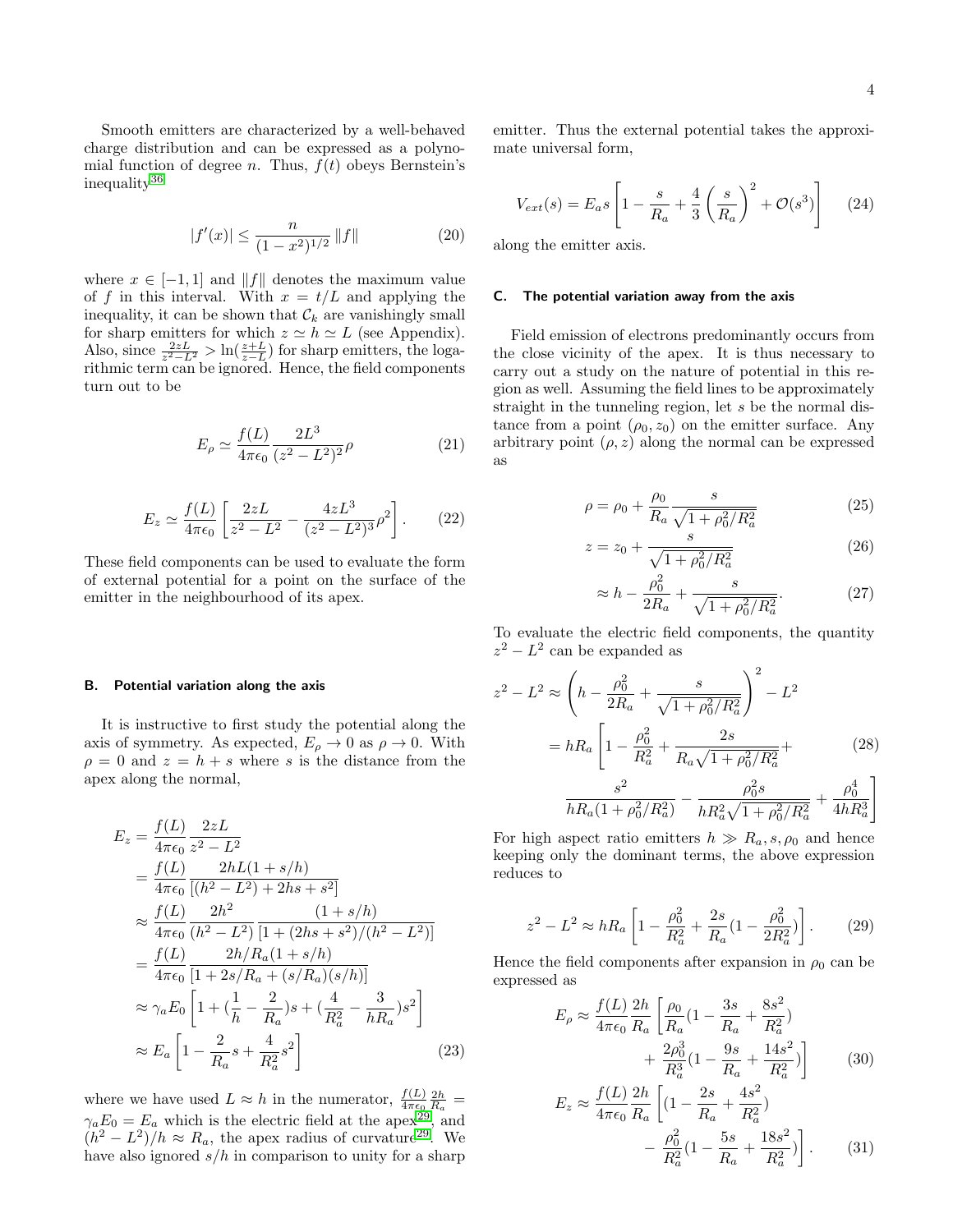In the apex neighbourhood where  $\rho_0 \ll R_a$ , only the terms upto  $\rho_0^2$  will suffice. Thus the magnitude of the normal electric field is given by

$$
|E| = \vec{E}.\hat{n} \approx \frac{f(L)}{4\pi\epsilon_0} \frac{2h}{R_a} \frac{1}{\sqrt{1 + (\rho_0/R_a)^2}} \left[ (1 - \frac{2s}{R_a} + \frac{4s^2}{R_a^2}) + \frac{\rho_0^2}{R_a^2} (\frac{2s}{R_a} - \frac{10s^2}{R_a^2}) \right]
$$
(32)

$$
= \frac{E_a}{\sqrt{1 + (\rho_0/R_a)^2}} \left[ 1 - \frac{2s}{R_a} (1 - \frac{\rho_0^2}{R_a^2}) + \frac{4s^2}{R_a^2} (1 - \frac{5\rho_0^2}{2R_a^2}) \right].
$$

Note that,

$$
\frac{E_a}{\sqrt{1 + (\rho_0/R_a)^2}} \approx E_a \frac{(z_0/h)}{\sqrt{(z_0/h)^2 + (\rho_0/R_a)^2}} \quad (33)
$$

$$
= E_a \cos \tilde{\theta} = E_l
$$

where  $\hat{\theta}$  corresponds to the launch angle measured from the emitter axis and  $E_l$  is the local electric field at the point  $(\rho_0, z_0)$ . Thus,

$$
|E| = E_l \left[ 1 - \frac{2s}{R_a} (1 - \frac{\rho_0^2}{R_a^2}) + \frac{4s^2}{R_a^2} (1 - \frac{5\rho_0^2}{2R_a^2}) \right].
$$
 (34)

Hence, finally the external potential is given by

$$
V_{ext}(s) = E_l s \left[ 1 - \frac{s}{R_a} (1 - \frac{\rho_0^2}{R_a^2}) + \frac{4 s^2}{3 R_a^2} (1 - \frac{5 \rho_0^2}{2R_a^2}) \right].
$$
\n(35)

Rewriting the above expression in terms of the second principal radius of curvature  $R_2 = R_a \sqrt{1 + \rho_0^2/R_a^2}$ , we finally have

<span id="page-4-1"></span>
$$
V_{ext}(s) = E_l s \left[ 1 - \frac{s}{R_2} (1 - \frac{\rho_0^2}{2R_a^2}) + \frac{4 s^2}{3 R_2^2} (1 - \frac{3\rho_0^2}{2R_a^2}) \right].
$$
\n(36)

At a local apex field of  $6 \text{ V/mm}$ , the current distribution peaks around  $\rho_0 \approx R_a/5$  for an emitter with workfunction  $\phi = 4.5$ eV. Thus, the correction terms may be considered small and the external potential should approximately follow

<span id="page-4-2"></span>
$$
V_{ext}(s) \approx E_l s \left[ 1 - \frac{s}{R_2} + \frac{4}{3} \left( \frac{s}{R_2} \right)^2 \right] \tag{37}
$$

in the tunneling region. We shall verify this using COM-SOL in the following section.

#### <span id="page-4-0"></span>III. NUMERICAL RESULTS

The electrostatic potential can be evaluated numerically for various emitter shapes. In the following, we

shall present our results using the  $AC/DC$  module<sup>[37](#page-8-32)</sup> of COMSOL v5.4 for a parallel-plate diode geometry with the emitter mounted on the cathode plate. Due to the axial symmetry of single emitters, a 2-dimensional domain is used while for emitters on a square lattice, a 3-dimensional modelling is carried out. The emitter is modeled as a perfect electrical conductor which is at ground potential along with the cathode plane. In the 2-dimensional  $(\rho, z)$  simulations, the left boundary is the axis of symmetry while the right boundary has Neumann boundary condition (zero charge). The top boundary (anode) is Dirichlet with the potential specified or when the anode is far away, a Neumann boundary condition is used specifying the surface charge to be  $\epsilon_0 E_0^{38}$  $\epsilon_0 E_0^{38}$  $\epsilon_0 E_0^{38}$ . The mesh parameters have been chosen such that the local field at the apex converges and for solvable models such as the hemiellipsoid with the anode far away, the values are also compared with analytical results. For 3 dimensional simulations, similar boundary conditions are used.

We shall interchangeably use the expressions 'exact result' or 'numerical result' to refer to the COMSOL result. As with all numerical methods and the finite nature of the platforms on which they are implemented, the results obtained using COMSOL are at best a close approximation to what may be considered as exact.

Our aim in the following is to investigate the appropriateness of Eqns. [\(36\)](#page-4-1) and [\(37\)](#page-4-2) in modelling field emission for apex radius of curvature in the 5-10nm range and apex electric fields in the  $3-7$  V/nm range. It is clear from the nature of the corrections in Eqns. [\(36\)](#page-4-1)-[\(37\)](#page-4-2) that curvature-dependent terms in the external potential diminish in magnitude as the apex of radius of curvature increases. Thus, the 5nm limit is the ideal testing ground at which it is expected that curvature corrections applied to current field emission models may work and below which, other phenomenon may come into play. Similarly, for the tunneling potential, an apex field of 3V/nm is the limit at which field emission current may be measurable and where the relevance of the cubic term in Eq. [\(37\)](#page-4-2) may be best investigated. We shall thus stay away from  $R_a < 5$ nm and  $E_a < 3V$ /nm.

#### A. Anode is far

We first present the details of the study of external potential for two different geometries (i) Hemiellipsoid on Cylindrical Post (HECP) and (ii) Hemisphere on Cylindrical Post (HCP), both mounted on a cathode plane with anode far away at a distance more than 5 times the height of the emitter pin. Since these geometries are not analytically solvable, the validity of the formula for external potential is tested using the 'exact' results obtained from COMSOL.

For an HECP emitter, the end cap geometry follows the parabolic approximation of Eq [\(7\)](#page-2-0) upto  $\rho_0 \approx 4R_a/5$ . Since field emission at moderate fields  $(E_a \in [3, 7] \text{ V/mm})$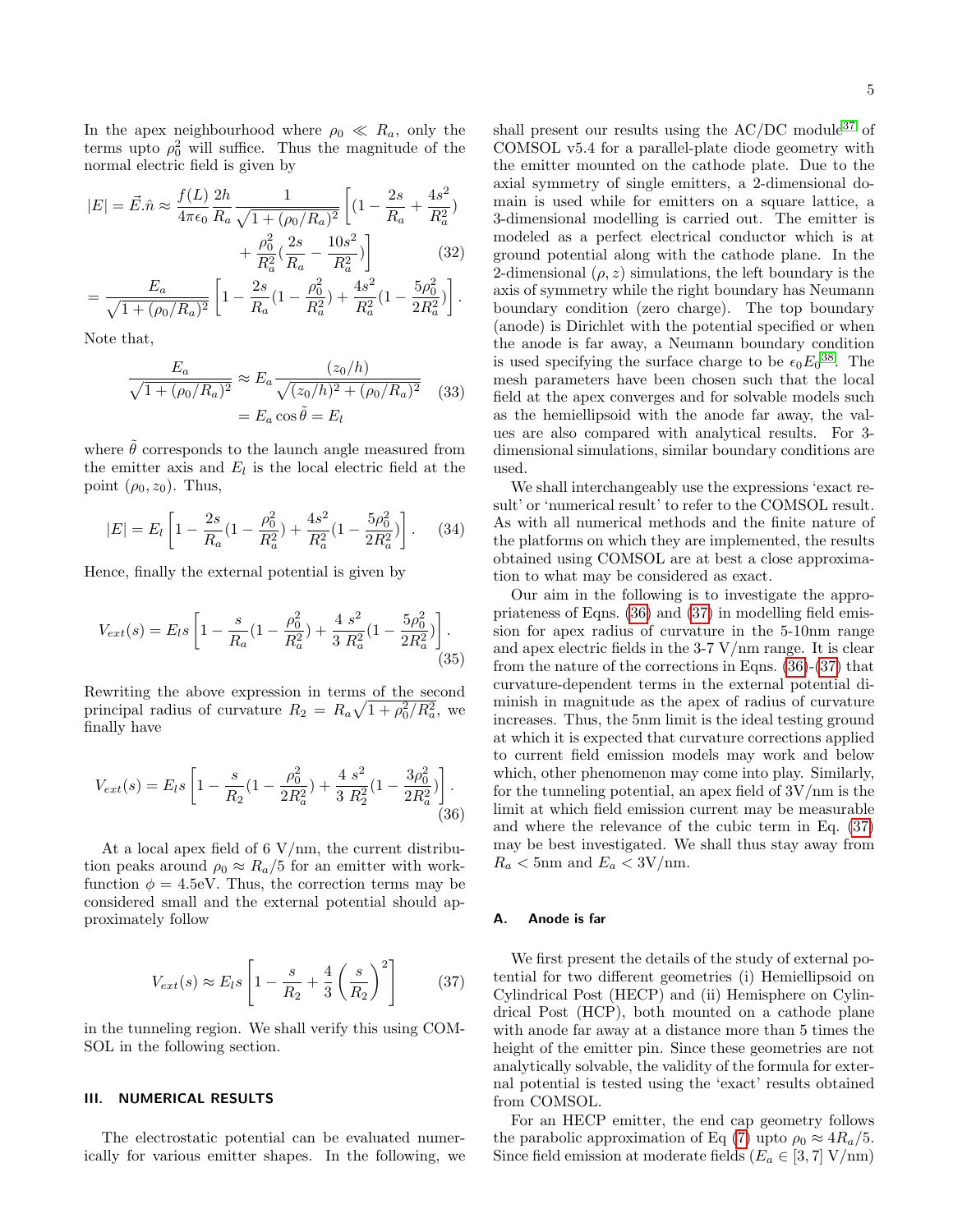



<span id="page-5-0"></span>FIG. 1. A comparison of external potential obtained using Eq. [\(36\)](#page-4-1) (solid squares) and Eq. [\(37\)](#page-4-2) (open circles) with that of COMSOL (solid curve) for an HECP geometry. The variation is shown for a point  $\rho_0 = R_a/2$  located on a hemiellipsoid of height  $h = 100$ nm and apex radius  $R_a = 10$ nm.

is largely restricted to the region  $\rho_0 \leq R_a/2$ , we present in Fig. [\(1\)](#page-5-0) a comparison at  $\rho_0 = R_a/2$ . The total height of the emitter is  $h = 100$ nm while the height of the cylindrical post is 50nm. The hemiellipsoid endcap has a height 50nm and apex radius of curvature 10nm. Clearly, within the tunneling distance (typically  $\leq$  2nm), the analytical expression given by Eq. [\(37\)](#page-4-2) and Eq. [\(36\)](#page-4-1) are in good agreement with the exact results.



<span id="page-5-1"></span>FIG. 2. The figure shows comparison of the external potential obtained using Eq. [\(37\)](#page-4-2) with that of COMSOL for a hemisphere on a cylindrical post (HCP) emitter tip at a point  $\rho_0 = R_a/2.$ 

The hemisphere on a cylindrical post is a special case of the HECP emitter. When the hemiellipsoid endcap

<span id="page-5-2"></span>FIG. 3. A comparison of the external potential computed using COMSOL (solid squares) with Eq. [\(37\)](#page-4-2) (solid curve) along the the axis ( $\rho_0 = 0$ ) of a hemiellipsoidal emitter tip of height  $h = 1000$ nm, tip radius  $R_a = 5$ nm. The anode is at a distance 100nm from the apex.

height is typically five times the apex radius of curvature or greater, the parabolic approximation closely follows the emitter shape till  $\rho_0 = 4R_a/5$ . As the hemiellipsoid height decreases compared to the apex radius, this domain of validity shrinks. When the height of the hemiellipsoid equals the apex radius (hemisphere endcap), the parabolic approximation follows the hemisphere for  $\rho_0 < 2R_a/5$ . Thus, Eqns. [\(37\)](#page-4-2) and Eq. [\(36\)](#page-4-1) are not expected to as good at  $\rho_0 = R_a/2$ . Fig [\(2\)](#page-5-1) however shows that there is a fair agreement between Eq. [\(37\)](#page-4-2) and the exact result even for  $R_a = 5$ nm and  $\rho_0 = R_a/2$ . We have also found Eq. [\(37\)](#page-4-2) to hold for rounded conical and pyramidal structures as well.

# B. Anode proximity

The analytical results presented in section [II](#page-1-2) deal with an isolated emitter with the anode far away. While these results can be analytically extended to deal with anodeproximity and shielding due to other emitters, we shall instead test the sanctity of Eq. [\(37\)](#page-4-2) numerically when the anode is brought near or when the emitter is part of an array.

The presence of anode cannot be neglected in actual field emission current measurements. Also, it is a known fact that the proximity of anode increases the local electric field at the emitter tip. Hence it is worth investigating how the anode proximity affects the external potential.

Consider a hemiellipsoidal emitter pin of height  $h =$ 1000nm and tip radius  $R_a = 5$ nm, mounted on a grounded conducting plane with anode kept at distance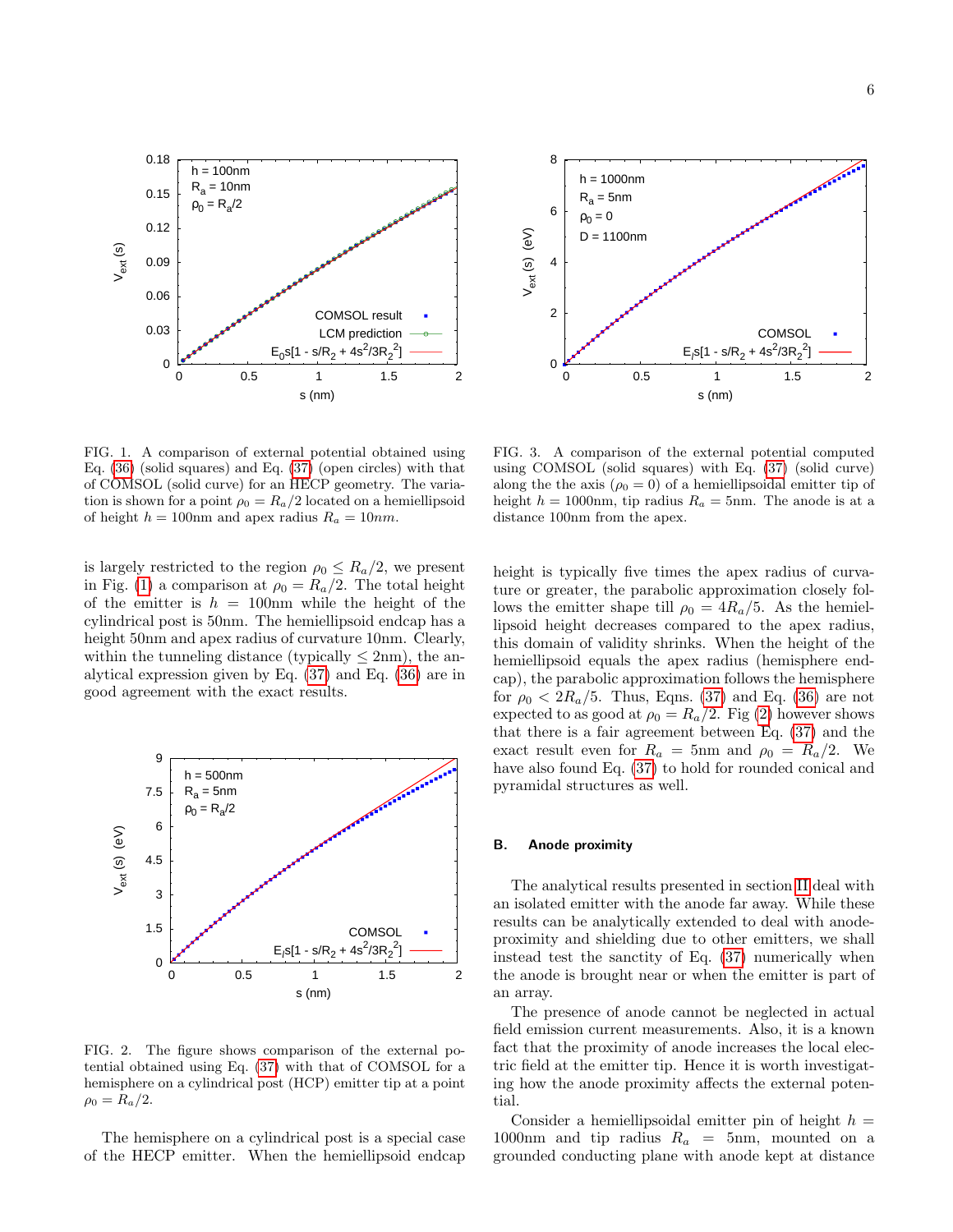

<span id="page-6-0"></span>FIG. 4. As in Fig. [3](#page-5-2) with  $\rho_0 = R_a/5$ .

 $D = 1100$ nm from the grounded cathode plane. Thus  $D = 1.1h$  or the anode is at a distance 100nm from the emitter apex. At locations (i)  $\rho_0 = 0$  and (ii)  $\rho_0 = R_a/5$ on the surface of a hemiellipsoid, we compare Eq. [\(37\)](#page-4-2) with the results obtained using COMSOL in Figs.[\(3\)](#page-5-2) and [\(4\)](#page-6-0). The agreement is very good in the tunneling region, which implies that the form of external potential is unaltered even with the anode in the close proximity to the emitter. Thus, the external potential follows the same approximate universal trend observed when the anode is far away.

#### C. Emitter array



<span id="page-6-1"></span>FIG. 5. A comparison of the external potential variation at  $\rho_0 = R_a/10$  for HECP emitters placed in a uniform square array of lattice constant  $c = 1.5h$ , with the exact result generated using COMSOL (solid squares).



<span id="page-6-2"></span>FIG. 6. Same as that of Fig:[\(5\)](#page-6-1) at  $\rho_0 = R_a/2$ .

So far, we have dealt with an isolated emitter with anode at close proximity as well as far away. We now consider the case in which the emitter under consideration is a part of an infinite array. This situation arises when we are dealing with large area field emitters (LAFEs) used in high current applications. In emitter arrays, a notable effect is the reduction in the apex field enhancement factor  $(\gamma_a)$  compared to that of an isolated emitter. This is attributed to the shielding effects of the neighbouring emitters. The extent of shielding depends on the spacing and configuration of the other emitters in the array.

To study the nature of the external potential in an array, consider HECP emitters of total height  $h = 1050$ nm placed on a square lattice. The cylindrical post of height 1000nm has a hemiellipsoid endcap of height 50nm and tip radius  $R_a = 5$ nm. The lattice constant  $c = 1.5h$ . Thus, the square domain extends from  $\lceil -c/2, c/2 \rceil$  in both X and Y direction while the HECP emitter is placed at the origin. The anode is kept close at a distance  $D = 1155$ nm. Thus, both shielding and anode-proximity effects are present in this case. The numerical result obtained using COMSOL is compared with Eq. [\(37\)](#page-4-2) at two locations (i)  $\rho_0 = R_a/10$  (Fig [5\)](#page-6-1) and (ii)  $\rho_0 = R_a/2$ (Fig. [6\)](#page-6-2). The agreement is found to be good in both cases.

Thus, irrespective of the presence of anode or other emitters in close proximity, the form of external potential is approximately universal in the tunneling region.

#### D. The Tunneling potential

So far we have been discussing the effect of curvature on the potential due to an external applied field. To put things in a proper perspective, it is instructive to look at the full tunneling potential,  $V_T$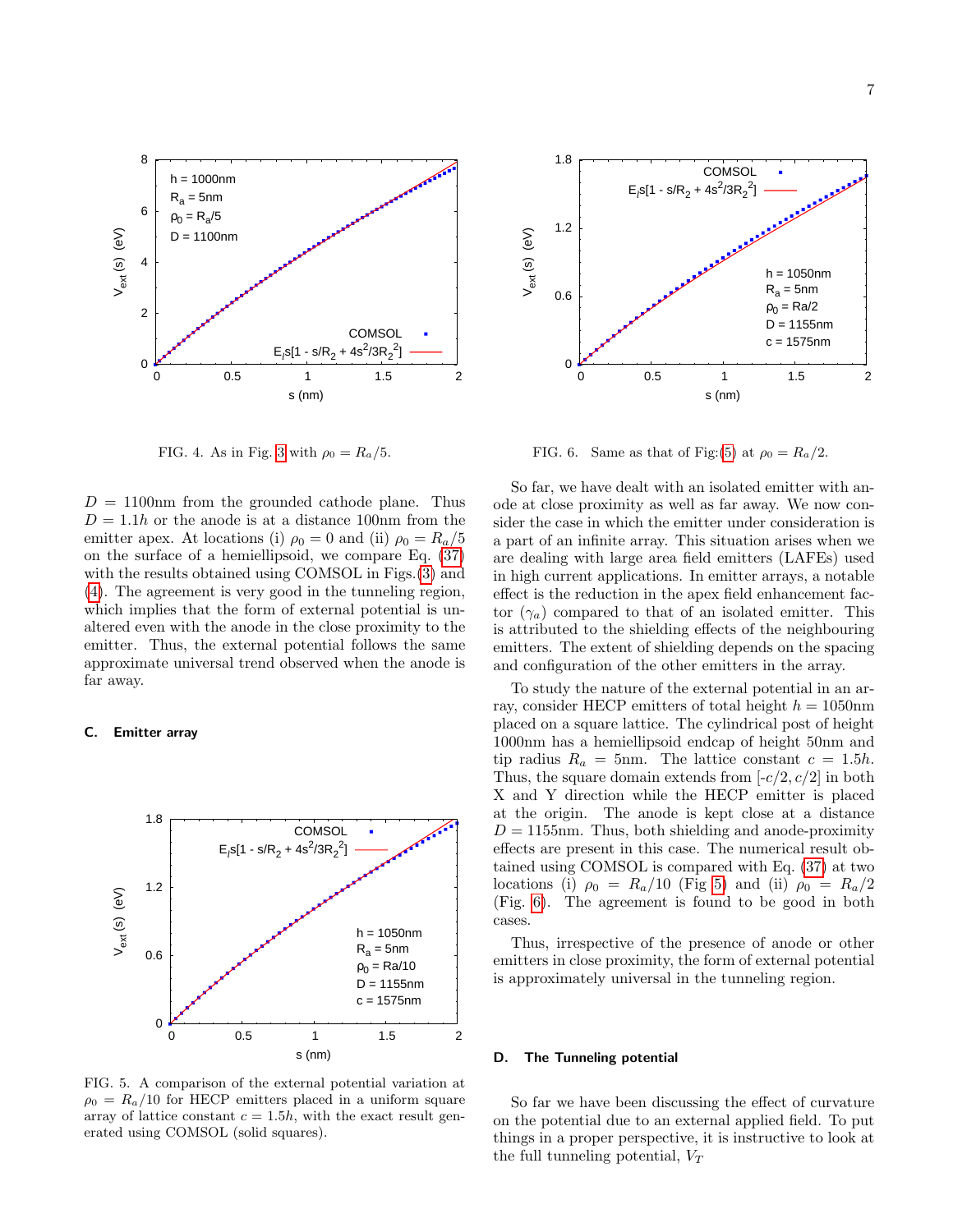<span id="page-7-0"></span>
$$
V_T(s) = \phi - eE_l s \left[ 1 - \frac{s}{R_2} + \frac{4}{3} \left( \frac{s}{R_2} \right)^2 \right] - \frac{e^2}{16\pi\epsilon_0 s (1 + s/2R_2)}
$$
(38)

seen by the electrons emanating from the emitter tip. As in case of the external potential, the image potential is also affected by the curvature of the tip. The last term in Eq. [\(38\)](#page-7-0) represents the image-charge potential under a local spherical approximation<sup>[39](#page-8-34)</sup>.



<span id="page-7-1"></span>FIG. 7. The figure shows the comparison of tunneling potential for an HECP emitter at a point near the apex with  $R = 5$ nm and for two possible external potential having (i) quadratic correction  $(V_{ext}^{(2)})$  and (ii) cubic correction  $(V_{ext}^{(3)})$ for three values of local field  $E_l$ . Here, the work function  $\phi = 4.5$ eV and  $V_T = -0.25$ eV is shown by dashed line (black).

In order to determine the importance of the cubic order correction term in the external potential, we need to compare the tunneling potential with and without the cubic correction over typical tunneling distances involved at various values of the local field as shown in Fig. [7.](#page-7-1) The notations  $V_{ext}^{(2)}$  and  $V_{ext}^{(3)}$  in Fig. [7](#page-7-1) represent the order of curvature correction and are given by

$$
V_{ext}^{(2)} = E_l s \left[ 1 - \frac{s}{R} \right] \tag{39}
$$

$$
V_{ext}^{(3)} = E_l s \left[ 1 - \frac{s}{R} + \frac{4}{3} \left( \frac{s}{R} \right)^2 \right]
$$
 (40)

with the local field at a point in the apex-neighbourhood denoted by  $E_l$  and the local second principle radius of curvature denoted by  $R$ . The value of  $R$  is taken to be 5nm while three values of the local field  $E_l$  are considered in Fig. [7.](#page-7-1) In computing the tunneling potential, the work function is taken to be  $\phi = 4.5$ eV. Note that at

smaller fields, emission occurs close to the Fermi level while at higher fields, the peak of the normal energy distribution shifts further away from the Fermi level<sup> $40,41$  $40,41$ </sup> (see for instance Fig. 4 in Ref. [\[41\]](#page-8-36)). Thus, while at  $E_l = 7V/\text{nm}$  the difference between  $V_{ext}^{(2)}$  and  $V_{ext}^{(3)}$  is small, at  $E_l = 5V/\text{nm}$ , the difference in tunneling width is significant for  $V_T = -0.25$ eV. Finally, at  $E_l = 3V/nm$ , removing the cubic term clearly makes the barrier unphysical.

Thus, the cubic order corrected external potential form given by Eq [\(37\)](#page-4-2) is a better approximation. Since a slight change in the tunneling potential can have a magnified impact on the value of transmission coefficient, our calculations show that it is profitable to use a cubic order corrected external potential at least when dealing with emitter tips having radius less than 20nm at typical local fields of  $3 - 10$  V/nm.

## IV. DISCUSSIONS AND CONCLUSIONS

We have shown, using the nonlinear line charge model, that the external potential has an approximate universal form for sharp emitters irrespective of the particulars of its shape or endcap geometry so long as it is smooth and parabolic in nature. The universal form given by Eq. [\(37\)](#page-4-2) holds not only on the axis of the emitter, but also away from the axis on the emitter surface. From the numerical studies we found that the Eq. [\(37\)](#page-4-2) can be applied to a wide generic class of simple as well as complex geometries which need not be well represented by the parabolic approximation for  $\rho < R_a$ . Also, Eq. [\(37\)](#page-4-2) was found to be applicable when the emitter is in close proximity to the anode or when it is part of an array.

By knowing the exact form of tunneling potential at all points on the surface of the emitter, one can find the transmission coefficient using approximate techniques such as WKB method, or by numerically solving  $42$  the Schrödinger equation or even using the transfer matrix method $42$ . The total field-emission current from a sharp tip can thus be calculated from a detailed knowledge about tunneling potential. Fortunately, the form of the tunneling potential appears to be approximately universal, independent of the emitter geometry. This should act as an incentive to find approximate analytical expressions for the field emission current density  $43$  and even the net emitted current.

# V. ACKNOWLEDGEMENTS

The authors acknowledge useful discussions with Dr. Raghwendra Kumar.

Data Availability: The computational data that supports the findings of this study are available within the article.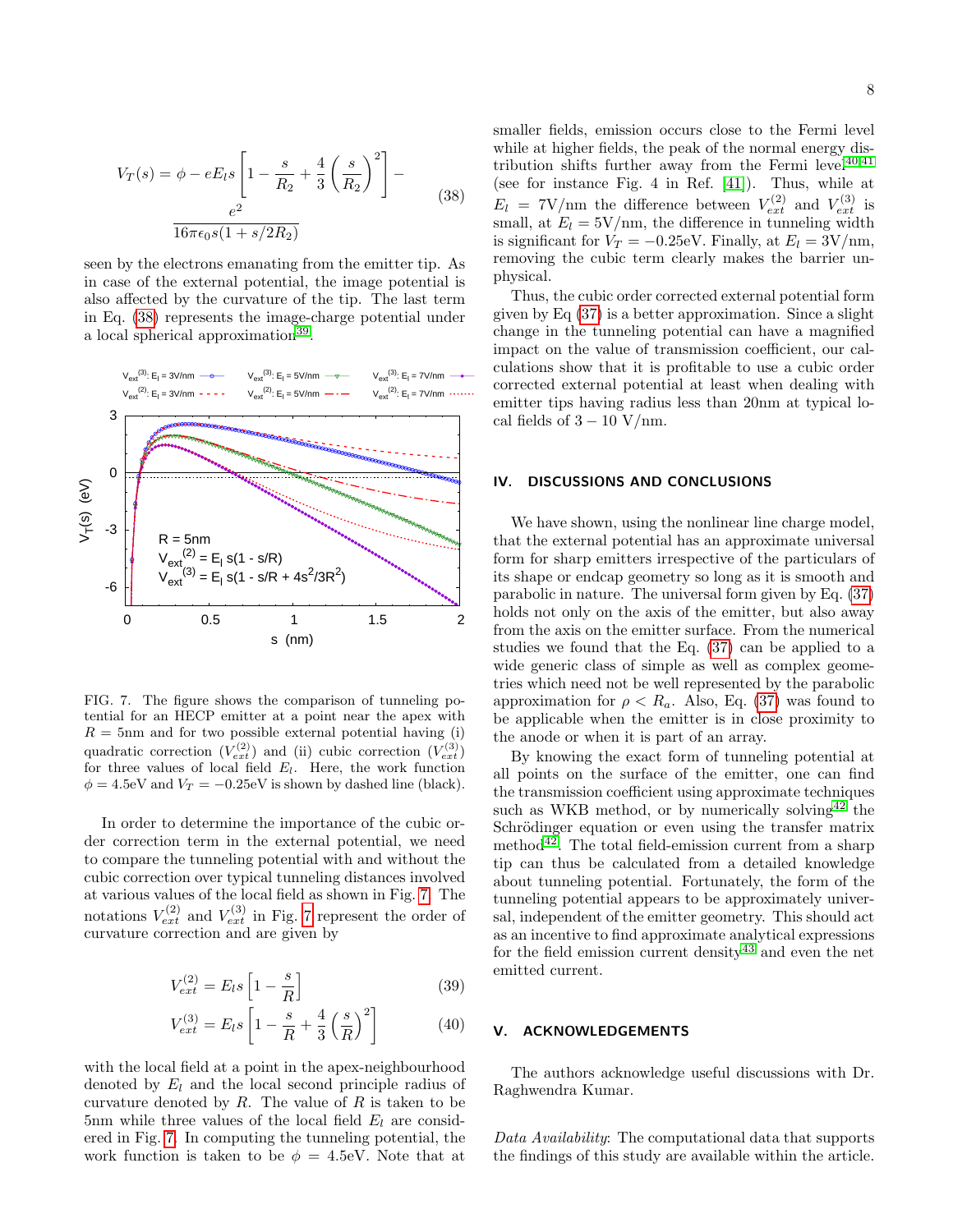#### VI. REFERENCES

- <span id="page-8-0"></span><sup>1</sup>N. V. Egorov, E. P.Sheshin Carbon-Based Field Emitters: Properties and Applications in: Gaertner G., Knapp W., Forbes R.G. (eds) Modern Developments in Vacuum Electron Sources. Topics in Applied Physics, vol 135. Springer, Cham.
- <span id="page-8-1"></span> ${}^{2}G.$  Fursey, Field Emission In Vacuum Microelectronics, Kluwer/Plenum, New York, 2005.
- <span id="page-8-2"></span> ${}^{3}$ K. L. Jensen, *Introduction to the physics of electron emission*, Chichester, U.K., Wiley, 2018.
- <sup>4</sup>S.-D. Liang, Quantum Tunneling and Field Electron Emission Theories World Scientific Publishing Co. Pte. Ltd., Singapore 2014.
- <sup>5</sup>K. L. Jensen, J. Vac. Sci. Technol. B 21, 1528 (2003).
- <span id="page-8-11"></span><sup>6</sup>R. G. Forbes, App. Phys. Lett. 89, 113122 (2006).
- <span id="page-8-12"></span><sup>7</sup>R. G. Forbes and J. H. B. Deane, Proc. R. Soc. A 463, 2907 (2007).
- <span id="page-8-3"></span><sup>8</sup>J. H. B. Deane and R. G. Forbes, J. Phys. A: Math. Theor. 41, 395301 (2008).
- <span id="page-8-4"></span><sup>9</sup>R. H. Fowler and L. Nordheim, Proc. R. Soc. A 119, 173 (1928).
- <span id="page-8-5"></span><sup>10</sup>L. Nordheim, Proc. R. Soc. A 121, 626 (1928).
- <span id="page-8-6"></span> $11$ E. L. Murphy and R. H. Good, Phys. Rev. 102, 1464 (1956).
- <span id="page-8-7"></span><sup>12</sup>R. G. Forbes, J. Appl. Phys. 126, 210901 (2019).
- <span id="page-8-8"></span><sup>13</sup>E. O. Popov, A. G. Kolosko, S. V. Filippov, E. I. Terukov, R. M. Ryazanov and E. P. Kitsyuk, J. Vac. Sci. Technol. B 38, 043203 (2020).
- <span id="page-8-9"></span><sup>14</sup>S. Sarkar, R. Kar, J. Mondal, L. Mishra, D. Jayaprakash, N. Maiti, R. Tripathi, and D. Biswas, Carbon Trends 2, 100008  $(2021).$
- <span id="page-8-10"></span><sup>15</sup>P. H. Cutler, J. He, N. M. Miskovsky, T. E. Sullivan, and B. Weiss, J. Vac. Sci. Technol. B, 11, 387 (1993).
- <span id="page-8-13"></span><sup>16</sup>D. Biswas, G. Singh, S. G. Sarkar and R. Kumar, Ultramicroscopy 185, 1 (2018).
- <span id="page-8-14"></span><sup>17</sup>D. Biswas and R. Ramachandran, J. Vac. Sci. Technol. B 37, 021801 (2019).
- <span id="page-8-15"></span><sup>18</sup>D. Biswas and R. Kumar, J. Vac. Sci. Technol. B 37, 040603 (2019).
- <span id="page-8-16"></span><sup>19</sup>C. Lee, S. Tsujino, and R. J. Dwayne Miller, Appl. Phys. Lett. 113, 013505 (2018).
- <span id="page-8-17"></span><sup>20</sup>A. Chatziafratis, G. Fikioris, J. P. Xanthakis, Proc. R. Soc. A 474:20170692.
- <span id="page-8-18"></span><sup>21</sup>A. Chatziafratis A and J. P. Xanthakis, Journal of Electron Spectroscopy and Related Phenomena 241, 146871 (2020).
- <span id="page-8-19"></span><sup>22</sup>A. Kyritsakis and J. P. Xanthakis, Proc. R. Soc. London, A471, 20140811 (2015).
- <span id="page-8-20"></span><sup>23</sup>D. Biswas, R. Ramachandran and G. Singh, Physics of Plasmas, 25, 013113 (2018).
- <span id="page-8-21"></span><sup>24</sup>E. Mesa, E. Dubado-Fuentes, and J. J. Saenz, J. Appl. Phys. 79, 39 (1996).
- <span id="page-8-30"></span><sup>25</sup>E. G. Pogorelov, A. I. Zhbanov, and Y.-C. Chang, Ultramicroscopy 109, 373 (2009).
- <sup>26</sup>J. R. Harris, K. L. Jensen, and D. A. Shiffler, J. Phys. D 48, 385203(2015).
- <sup>27</sup>J. R. Harris, K. L. Jensen, W. Tang, and D. A. Schiffler, J. Vac. Sci. Technol. B 34, 041215 (2016).
- <span id="page-8-22"></span><sup>28</sup>D. Biswas, G. Singh and R. Kumar, J. Appl. Phys. 120, 124307 (2016).
- <span id="page-8-23"></span><sup>29</sup>D. Biswas, Phys. Plasmas 25, 043113 (2018).
- <span id="page-8-24"></span><sup>30</sup>D. Biswas and R. Rudra, Physics of Plasmas 25, 083105 (2018).
- <span id="page-8-26"></span><sup>31</sup>D. Biswas, Physics of Plasmas, 26, 073106 (2019).
- <span id="page-8-25"></span> $32R$ . Rudra and D. Biswas, AIP Advances, 9, 125207 (2019).
- <span id="page-8-28"></span><sup>33</sup>D. Biswas, G. Singh and R. Ramachandran, Physica E 109, 179 (2019).
- <span id="page-8-27"></span><sup>34</sup>D. Biswas and R. Rudra, J. Vac. Sci. Technol. B, 38, 023207 (2020).
- <span id="page-8-29"></span><sup>35</sup>D. Biswas, J. Vac. Sci. Technol. B 38, 023208 (2020);
- <span id="page-8-31"></span><sup>36</sup>See for example, R. Whitley, J. Math. Anal. Appl. 105 (1985) 502.
- <span id="page-8-32"></span> $37AC/DC$  Module User's Guide, COMSOL Multiphysics v. 5.4. COMSOL AB, Stockholm, Sweden. 2018
- <span id="page-8-33"></span><sup>38</sup>T. A. de Assis and F. F.. Dall'Agnol, J. Vac. Sci. Technol. B 37, 022902 (2019).
- <span id="page-8-34"></span><sup>39</sup>D. Biswas and R. Ramachandran, Physics of Plasmas 24, 073107 (2017).
- <span id="page-8-35"></span><sup>40</sup>L. W. Swanson and A. E. Bell, Adv. Electron. Electron Phys. 32, 193 (1973).
- <span id="page-8-36"></span><sup>41</sup>D. Biswas, Physics of Plasmas 25, 043105 (2018).
- <span id="page-8-37"></span><sup>42</sup>D. Biswas and V. Kumar, Phys. Rev. E 90, 013301 (2014).
- <span id="page-8-38"></span><sup>43</sup>D. Biswas and R. Ramachandran, Higher order curvature corrections to the field emission current density, https://arxiv.org/abs/2103.10075

#### Appendix: Bounds on correction terms

In the following, we shall briefly estimate upper bounds for the correction terms  $\mathcal{C}_0$ ,  $\mathcal{C}_1$  and  $\mathcal{C}_3$  for a typical emitter with  $h/R_a = 1000$ .

# 1. The term  $C_0$

The correction term  $C_0$  is

$$
\mathcal{C}_0 = \int_0^L dt \; \frac{f'(t)}{f(L)} \frac{t^3/(z^2 - t^2)^2}{L^3/(z^2 - L^2)^2} \tag{A.1}
$$

Substituting  $x = t/L$ , and using Bernstein's inequality,

$$
\mathcal{C}_0 = \int_0^1 dx \; \frac{f'(x)}{f(L)} \frac{x^3 (a^2 - 1)^2}{(a^2 - x^2)^2} \tag{A.2}
$$

$$
\leq n \frac{\|f\|}{f(L)} \int_0^1 dx \; \frac{x^3 (a^2 - 1)^2}{(a^2 - x^2)^2 (1 - x^2)^{1/2}} \quad \text{(A.3)}
$$

$$
\leq n \left[ \frac{a^2 - 1}{2} + \frac{\pi}{4} \sqrt{a^2 - 1} \right]
$$
 (A.4)

$$
\approx n\frac{\pi}{4}\sqrt{\frac{R_a}{h}}\tag{A.5}
$$

where  $a = z/L \approx h/L \approx h/\sqrt{h(h - R_a)} \approx 1 + R_a/2h$ . where  $a = z/L \approx h/L \approx h/\sqrt{h(h - h_a)} \approx 1 + h_a/2h$ .<br>Thus  $\sqrt{a^2 - 1} \approx \sqrt{R_a/h}$ . Generally  $||f||/f(L) \le 1$  since the line charge density peaks at L. For  $n = 5$  and  $R_a/h =$  $1/1000, \mathcal{C}_0 \leq 0.124.$ 

# 2. The term  $C_1$

The correction term  $C_1$  is

$$
\mathcal{C}_1 = \int_0^L dt \; \frac{f'(t)}{f(L)} \frac{t/(z^2 - t^2)}{L/(z^2 - L^2)}.
$$
 (A.6)

which can in turn be expressed as